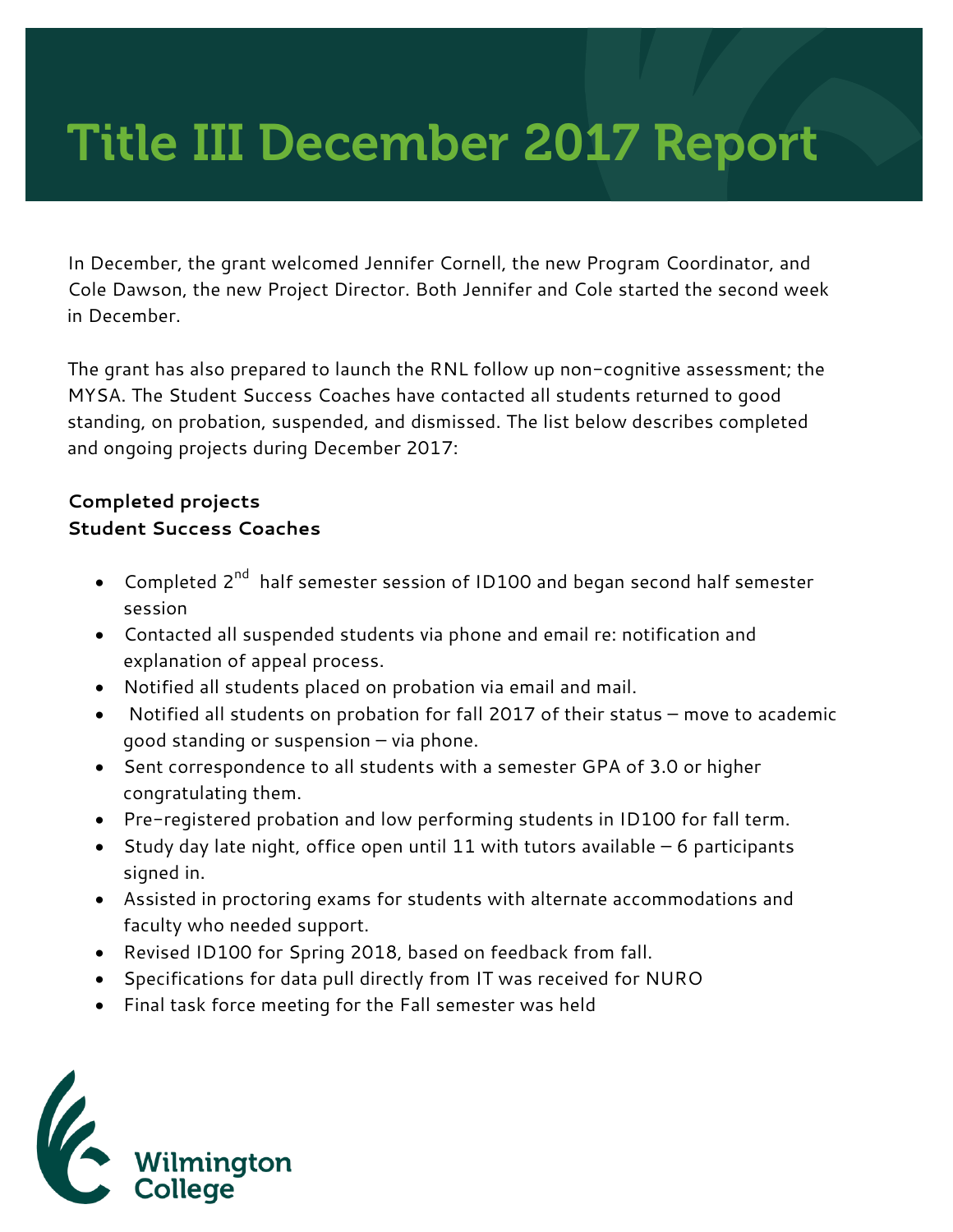Ongoing Projects:

- Management of student academic referral system to identify students with issues.
	- o Complete downloads and outreach 2ce weekly through Dec. 5.
	- o Follow up with calls/texts if no email response
	- o Serious referrals (not just one low test for example) track student down
- Met with students re: withdrawals, leave of absence, and assistance registering.
- Student staffed evening drop in hour in Student Success Lounge.
- Parents/Families receiving notification of academic calendar through remind.com
- Continued development of retention database
- Implementation of NURO

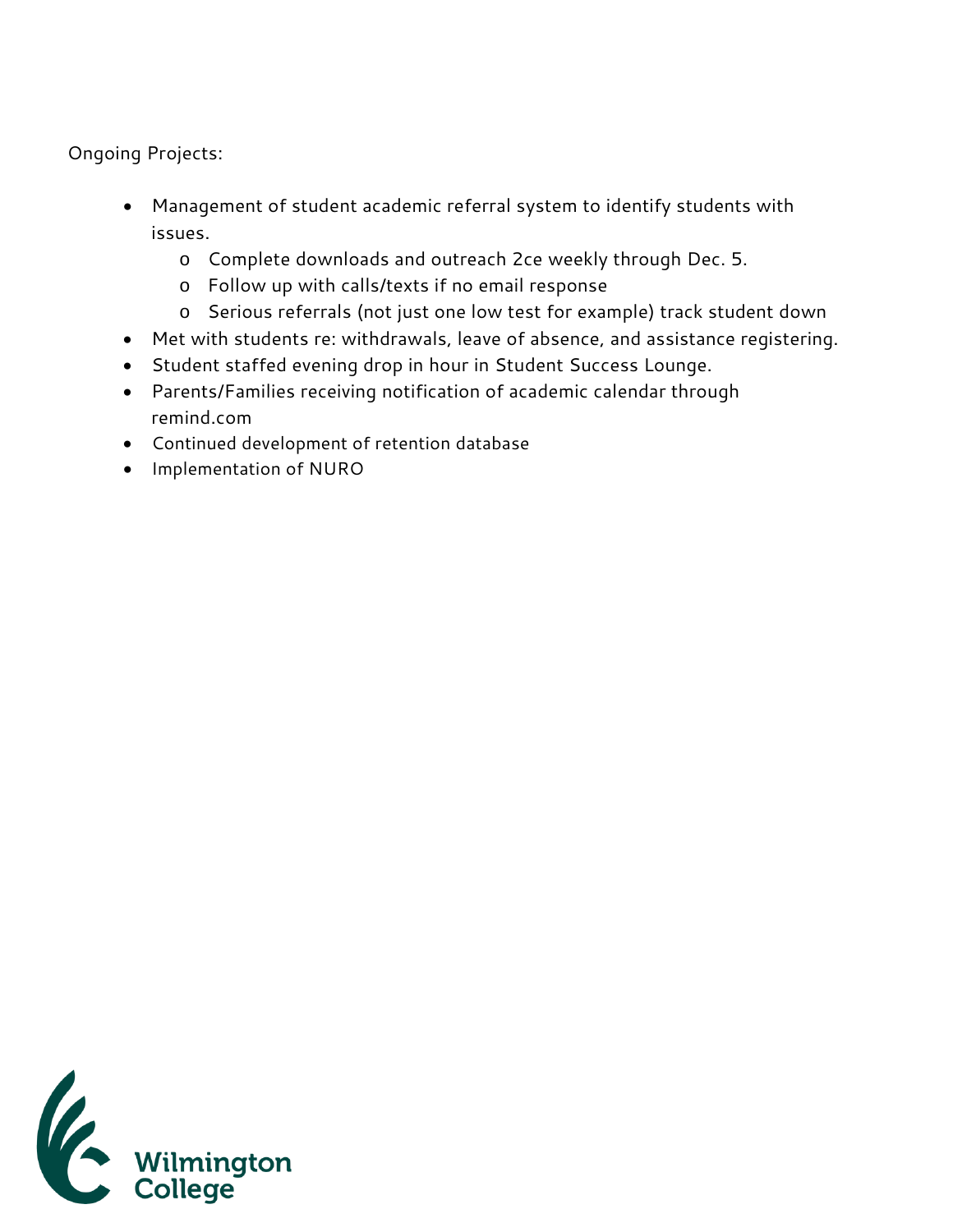## **Student Contact Update: Student Success Coaches**

In December, the Student Success Coaches completed check-in meetings with students on probation. They also contacted all students on probation for Spring semester.

| <b>Method of Contact</b>     | #  |
|------------------------------|----|
| Email                        | 7  |
| In person                    | 28 |
| Other                        | 2  |
| Phone Call                   | 11 |
|                              |    |
| <b>Reason for Contact</b>    |    |
| <b>Academic Concerns</b>     | 6  |
| Academic Referral            | 1  |
| Advising Problem/Scheduling  | 12 |
| Probation                    | 9  |
| WD/LOA                       | 8  |
| Other                        | 12 |
|                              |    |
| Number of Students Contacted |    |
| Duplicated                   | 48 |
| Unduplicated                 | 37 |